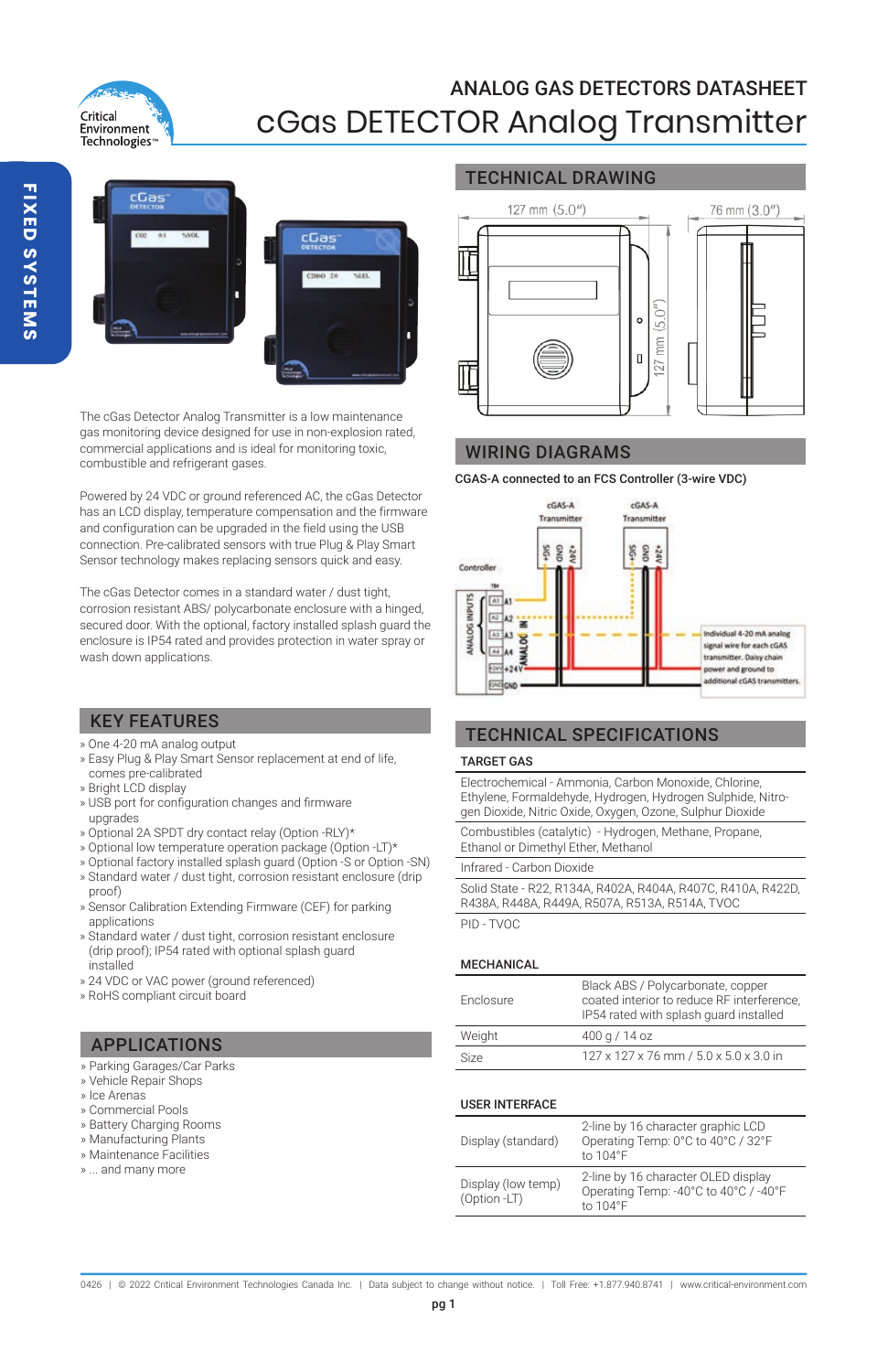

## TECHNICAL SPECIFICATIONS

| Push Buttons    | Initiate calibration and menu options<br>with internal UP. DOWN and ENTER<br>push buttons    |
|-----------------|----------------------------------------------------------------------------------------------|
| <b>USB Port</b> | Internal port for USB memory stick for<br>field configuration updated / firmware<br>upgrades |

#### INPUT / OUTPUT

| Output | Linear 4-20 mA analog                                                  |
|--------|------------------------------------------------------------------------|
| Relay  | Option -RLY* one SPDT dry contact relay,<br>rated 30 volts, 2 amps max |

#### ELECTRICAL

| Power<br>Requirement | 16-30 VDC, 3W, Class 2<br>12-27 VAC, 50-60 Hz, 3 VA, Class 2                                  |
|----------------------|-----------------------------------------------------------------------------------------------|
| Wiring               | VAC (ground referenced) 3-conductor<br>shielded 18 AWG (or larger) stranded<br>within conduit |
| Fuse(s)              | Automatic resetting thermal                                                                   |

#### ENVIRONMENTAL

| Operating<br>Temperature | 0°C to 40°C (32°F to 104°F)<br>temperatures below 0°C / 32°F require<br>Option-LT |  |  |
|--------------------------|-----------------------------------------------------------------------------------|--|--|
| Operating Humidity       | 15 - 90% RH non-condensing                                                        |  |  |

#### **CERTIFICATION**

Conforms to: CSA-C22.2 No. 205-12, UL508 (Edition 18):2018

Conforms to: EMC Directive 2014/30/EU

EN 50270:2015, Type 1, EN61010

Conforms to: FCC. This device complies with Part 15 of the FCC Rules.



### PRODUCT CODES

| Single Channel - Electrochemical Sensors<br>Lifespan |                                                                |            |  |  |
|------------------------------------------------------|----------------------------------------------------------------|------------|--|--|
| CGAS-A-NH3                                           | Ammonia (NH <sub>2</sub> ) sensor (0 - 500 ppm)                | $\sim$ 2yr |  |  |
| $CGAS-A-CO1$                                         | Carbon Monoxide (CO) sensor<br>(0 - 200 ppm)                   | $-6yr$     |  |  |
| CGAS-A-CO-1001                                       | Carbon Monoxide (CO) sensor<br>$(0 - 100$ ppm $)$              | ~10        |  |  |
| CGAS-A-CO-2501                                       | Carbon Monoxide (CO) sensor<br>$(0 - 250$ ppm $)$              | $-6yr$     |  |  |
| CGAS-A-CO-3001                                       | Carbon Monoxide (CO) sensor<br>(0 - 300 ppm)                   | ~10        |  |  |
| CGAS-A-CO-5001                                       | Carbon Monoxide (CO) sensor<br>(0 - 500 ppm)                   | $-6yr$     |  |  |
| CGAS-A-CL2                                           | Chlorine (Cl.) sensor (0 - 5 ppm)                              | $~2$ yr    |  |  |
| CGAS-A-CL2-10                                        | Chlorine (Cl.) sensor (0 - 10 ppm)                             | $\sim$ 3yr |  |  |
| CGAS-A-C2H4                                          | Ethylene (C <sub>2</sub> H <sub>4</sub> ) sensor (0 - 200 ppm) | $\sim$ 2vr |  |  |

## PRODUCT CODES

| CGAS-A-CH2O                                                     | Formaldehyde (CH <sub>2</sub> O) sensor<br>$(0 - 5$ ppm $)$      |               |  |  |
|-----------------------------------------------------------------|------------------------------------------------------------------|---------------|--|--|
| CGAS-A-EH2                                                      | Hydrogen (H <sub>2</sub> ) sensor (0 - 2,000 ppm)                | $-2vr$        |  |  |
| CGAS-A-H2S                                                      | Hydrogen Sulphide (H <sub>2</sub> S) sensor<br>$(0 - 50$ ppm $)$ | $\sim$ 2 $vr$ |  |  |
| CGAS-A-NO                                                       | Nitric Oxide (NO) sensor (0 - 100 ppm)                           |               |  |  |
| CGAS-A-NO2                                                      | Nitrogen Dioxide (NO2) sensor<br>$(0 - 10$ ppm $)$               | $\sim$ 3+yr   |  |  |
| $CGAS-A-O2$                                                     | Oxygen (O.) sensor (0 - 25% volume)                              | $\sim$ 3yr    |  |  |
| $CGAS-A-O3$                                                     | Ozone (O.) sensor (0 - 1 ppm)                                    | $\sim$ 2yr    |  |  |
| Sulphur Dioxide (SO.) sensor<br>CGAS-A-SO2<br>$(0 - 20$ ppm $)$ |                                                                  | $\sim$ 2vr    |  |  |

| Single Channel - Internal Infrared Sensors<br>Lifespan |                                                   |         |  |  |
|--------------------------------------------------------|---------------------------------------------------|---------|--|--|
| CGAS-A-CO2-2K                                          | Carbon Dioxide (CO.) sensor<br>$(0 - 2,000$ ppm)  | $-8$ vr |  |  |
| CGAS-A-CO2-5K                                          | Carbon Dioxide (CO.) sensor<br>$(0 - 5.000$ ppm)  | $-8$ vr |  |  |
| CGAS-A-CO2-5%                                          | Carbon Dioxide (CO.) sensor<br>$(0 - 5\%$ vol)    | $-8$ yr |  |  |
| CGAS-A-CO2-10K                                         | Carbon Dioxide (CO.) sensor<br>$(0 - 10.000$ ppm) | $-8$ vr |  |  |

| Single Channel - Internal Solid State Sensors<br>Lifespan |                                                     |            |  |  |  |
|-----------------------------------------------------------|-----------------------------------------------------|------------|--|--|--|
| CGAS-A-SR22                                               | Refrigerants (R22) sensor<br>$(0 - 2.000$ ppm)      | $\sim$ 5yr |  |  |  |
| CGAS-A-SR134A                                             | Refrigerants (R134A) sensor<br>$(0 - 2,000$ ppm)    | $\sim$ 5yr |  |  |  |
| CGAS-A-SR402A                                             | Refrigerants (R402A) sensor<br>$(0 - 2,000$ ppm $)$ | $\sim$ 5yr |  |  |  |
| CGAS-A-SR404A                                             | Refrigerants (R404A) sensor<br>$(0 - 2.000$ ppm)    | $\sim$ 5yr |  |  |  |
| CGAS-A-SR407C                                             | Refrigerants (R407C) sensor<br>$(0 - 2,000$ ppm $)$ | $\sim$ 5yr |  |  |  |
| CGAS-A-SR410A                                             | Refrigerants (R410A) sensor<br>$(0 - 2,000$ ppm $)$ | $\sim$ 5yr |  |  |  |
| CGAS-A-SR422D                                             | Refrigerants (R422D) sensor<br>$(0 - 2.000$ ppm)    | $\sim$ 5yr |  |  |  |
| CGAS-A-SR438A                                             | Refrigerants (R438A) sensor<br>$(0 - 2,000$ ppm $)$ | $\sim$ 5yr |  |  |  |
| CGAS-A-SR448A                                             | Refrigerants (R448A) sensor<br>$(0 - 2,000$ ppm $)$ | $\sim$ 5yr |  |  |  |
| CGAS-A-SR449A                                             | Refrigerants (R449A) sensor<br>$(0 - 2.000$ ppm)    | $\sim$ 5yr |  |  |  |
| CGAS-A-SR507A                                             | Refrigerants (R507A) sensor<br>$(0 - 2,000$ ppm $)$ | $\sim$ 5yr |  |  |  |
| CGAS-A-SR513A                                             | Refrigerants (R513A) sensor<br>$(0 - 2,000$ ppm)    | $\sim$ 5yr |  |  |  |
| CGAS-A-SR514A                                             | Refrigerants (R514A) sensor<br>$(0 - 2,000$ ppm $)$ | $\sim$ 5yr |  |  |  |
| CGAS-A-STVOC                                              | TVOCs sensor (0 - 500 ppm)                          | $\sim$ 5yr |  |  |  |

| Single Channel - Internal Catalytic Sensors | Lifespan                                                                             |            |
|---------------------------------------------|--------------------------------------------------------------------------------------|------------|
| CGAS-A-<br>CC2H6O-100                       | Ethanol or Dimethyl Ether (C <sub>2</sub> H <sub>2</sub> O)<br>sensor (0 - 100% LEL) | $\sim$ 5yr |
| CGAS-A-CH2-100                              | Hydrogen (H <sub>2</sub> ) sensor (0 - 100% LEL)                                     | ~10        |
| CGAS-A-CCH4-100                             | Methane (CH,) sensor (0 - 100% LEL)                                                  | ~10        |
| CGAS-A-<br>CCH40-100                        | Methanol (CH <sub>4</sub> O) sensor<br>$(0 - 100\%$ LEL)                             | $\sim$ 5vr |

© 2022 Critical Environment Technologies Canada Inc. | Data subject to change without notice. | Toll Free: +1.877.940.8741 | www.critical-environment.com | 0426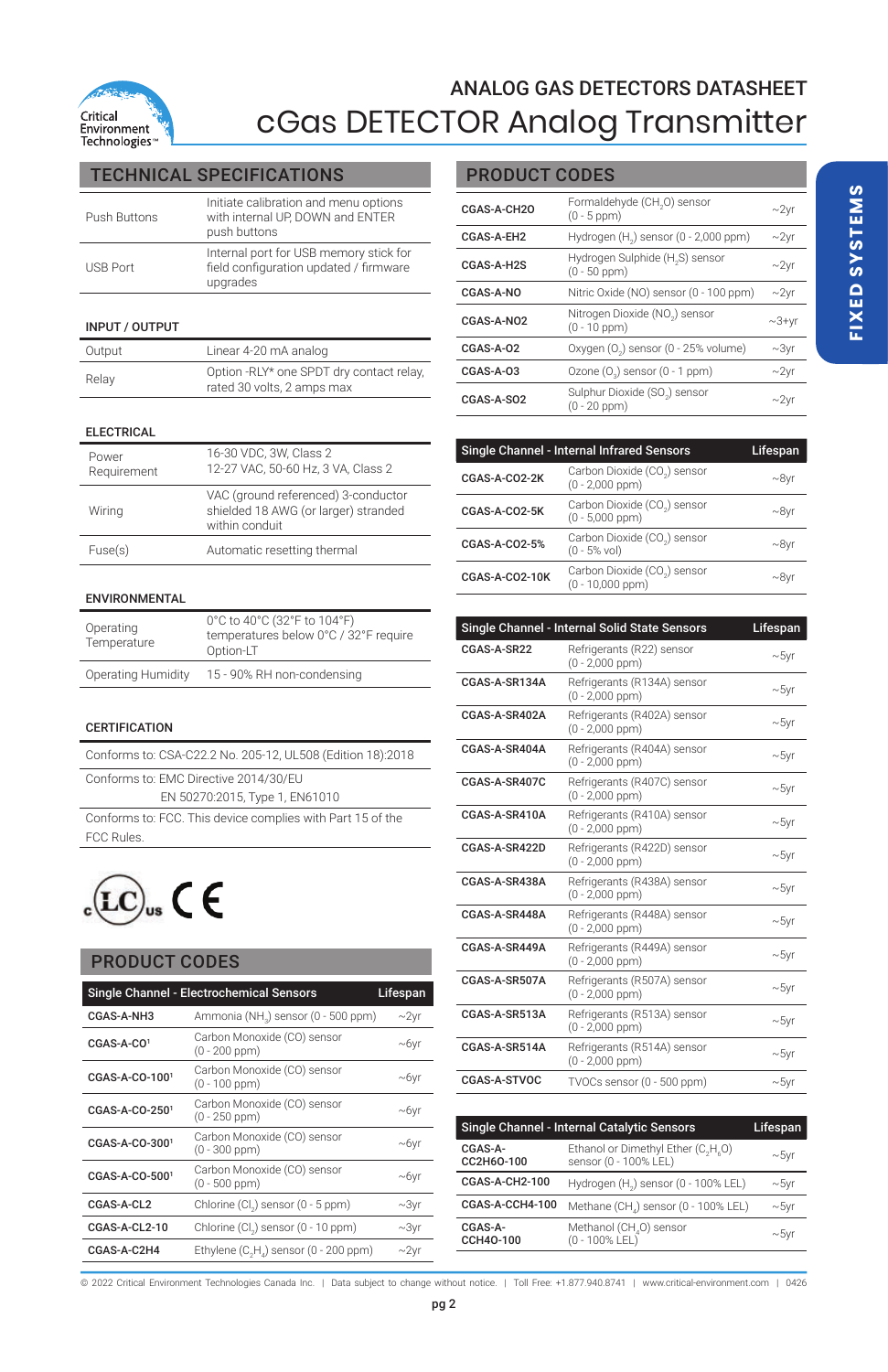

**FIXED SYSTEMS FIXED SYSTEMS**

|  |  | PRODUCT COD |  |  |
|--|--|-------------|--|--|
|  |  |             |  |  |

| CGAS-A-<br>CC3H8-100                  | Propane (C <sub>2</sub> H <sub>a</sub> ) sensor (0 - 100% LEL) | $\sim$ 5yr |
|---------------------------------------|----------------------------------------------------------------|------------|
|                                       |                                                                |            |
| Single Channel - Internal PID Sensors |                                                                |            |
| CGAS-A-SPL                            | TVOC sensor (0 - 30 ppm)                                       |            |
| CGAS-A-SPH                            | TVOC sensor (0 - 300 ppm)                                      |            |
|                                       |                                                                |            |

| <b>Single Channel - Remote Detection</b> |                                                   |  |  |
|------------------------------------------|---------------------------------------------------|--|--|
| CGAS-A-R                                 | No internal sensor, add an ESH-A<br>Remote Sensor |  |  |
|                                          |                                                   |  |  |

| Single Channel - RH and Temperature Sensor |                                                      |  |  |
|--------------------------------------------|------------------------------------------------------|--|--|
| <b>CGAS-A-RHT</b>                          | Internal Relative Humidity and<br>Temperature sensor |  |  |

| <b>ESH-A Remote Sensors</b> |                                                                                 |            |  |
|-----------------------------|---------------------------------------------------------------------------------|------------|--|
| ESH-A-CC2H2-100             | Catalytic combustible Acetylene<br>(C2H2) ESH-A Remote Sensor<br>(0 - 100% LEL) | $\sim$ 5yr |  |
| ESH-A-CH2-100               | Catalytic combustible Hydrogen (H2)<br>sensor (0 - 100% LEL)                    | $\sim$ 5yr |  |
| <b>ESH-A-CCH4-100</b>       | Catalytic combustible Methane (CH4)<br>sensor (0 - 100% LEL)                    | $\sim$ 5yr |  |
| ESH-A-CC3H8-100             | Catalytic combustible Propane<br>(C3H8) sensor (0 - 100% LEL)                   | $\sim$ 5yr |  |
| ESH-A-SPL                   | TVOC PID sensor (0 - 30 ppm)                                                    |            |  |
| <b>ESH-A-SPH</b>            | TVOC PID sensor (0 - 300 ppm)                                                   |            |  |
| <b>ESH-A-JET</b>            | Infrared Propane (C3H8) sensor<br>(0 - 100% LEL)                                | ~8v        |  |

| <b>PRODUCT CODES</b> | <b>OPTIONS</b> (Factory installed) |
|----------------------|------------------------------------|
|                      |                                    |

| $IT*$     | Low temperature package with OLED display<br>and internal heater for cold environment<br>applications down to -40°C / -40°F |
|-----------|-----------------------------------------------------------------------------------------------------------------------------|
| $RLY$ *   | 1 SPDT dry contact relay, rated 30 volts,<br>2 amps max                                                                     |
| s         | Splash Guard for non sticky gases, factory<br>installed                                                                     |
| <b>SN</b> | Splash Guard for sticky gases (Cl., O.) and<br>configurations with internal NO, sensor, factory<br>installed                |

#### \*IMPORTANT NOTES ON OPTIONS:

-RLY is available with all single channel configurations  $\overline{\text{except }}$  CO<sub>2</sub> and sticky gas sensors  $(Cl_2, Q_3)$ 

## ACCESSORIES

| CET-SGC              | Calibration Adapter Clip for Option -S                                                                                                               |
|----------------------|------------------------------------------------------------------------------------------------------------------------------------------------------|
| CET-715A-CK1         | Calibration Kit for 17, 34, 58, 74, 100 L cylinders,<br>0.5 LPM flow regulator & adapter to fit 17 L<br>cylinder                                     |
| <b>DUCT KIT 301A</b> | Metal probe assembly for fixed system, two<br>lengths of 1.23 m / 4 ft tubing, adapter plug and<br>dust filter (available for use with select gases) |
| <b>SCS-8000-RSG</b>  | Small, 16 gauge protective guard                                                                                                                     |
| SCS-8000-WSG         | Small, 16 gauge protective splash quard                                                                                                              |